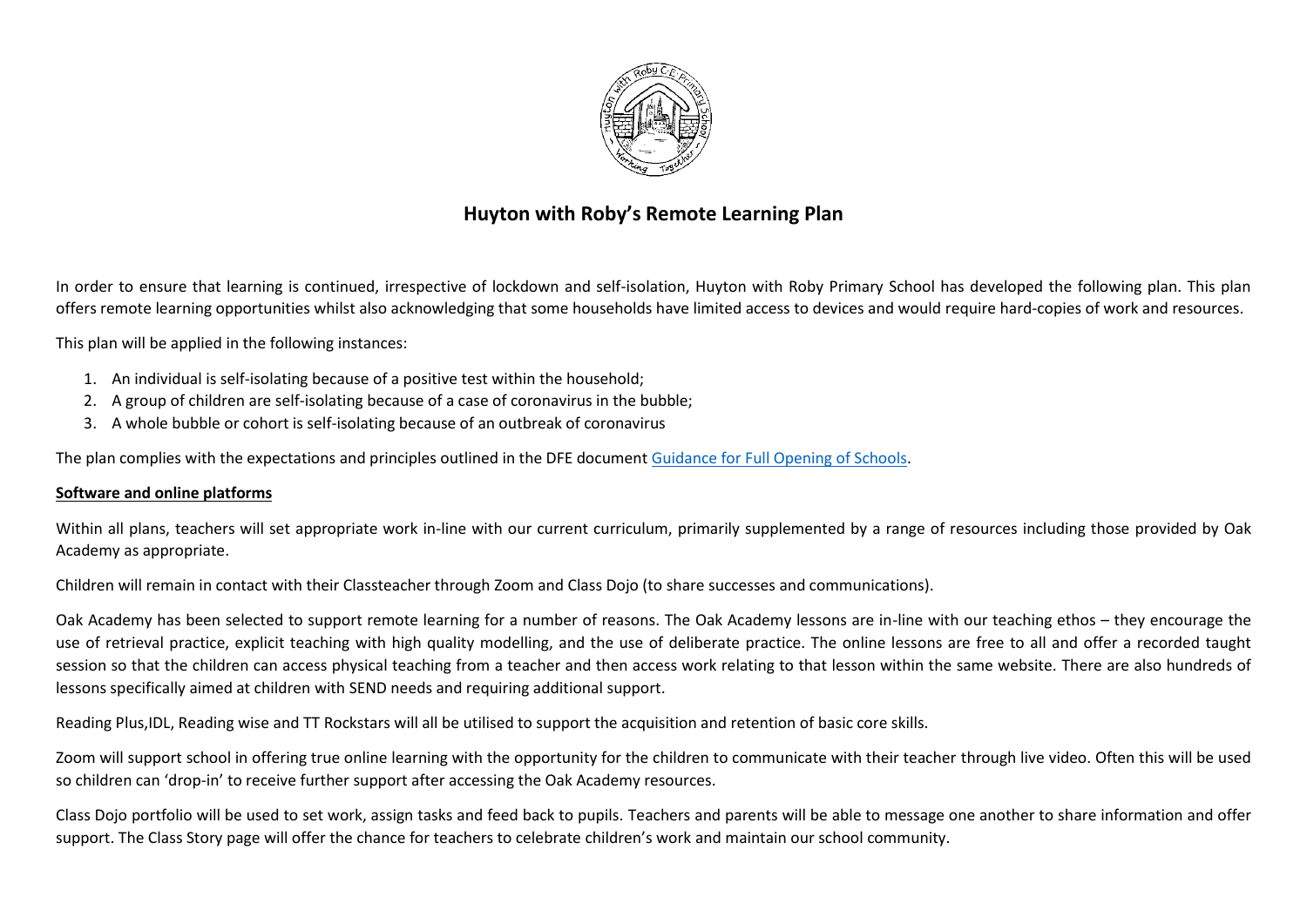This plan will be shared with the children while in class so that they understand what will happen if/when either they have to self-isolate or their bubble has to self-isolate. Children are already familiar with Class Dojo. Class teachers will share each child's individual portfolio so that they can access work shared by the class teacher and understand how they will submit work.

**In the event of any form of isolation and loss of learning caused by Coronavirus, parents must understand that engagement in home learning is compulsory, as is the expectation that Huyton with Roby Primary School makes that provision available and accessible to all. However, if children themselves are too ill to attend then they should not be expected to engage in home learning.**

In preparation for home-learning, parents and children need to receive logins and passwords for the following platforms (likewise teaching staff need to be familiar with them) which can be shared via class dojo:

- Readingwise
- IDL/Maths and Spelling
- Readingplus
- TT Rockstars
- Maths with Parents(EYFS/KS1)
- MathsWatch (KS2)

## **Worksheets and Practical Resources**

If a child is isolated from school i.e. the child is sent home from school to either receive a test or self-isolate as someone in the household is being tested, they will leave school with a pack of work and their own stationery pack. Children will have immediate opportunity to continue their learning. If it looks unlikely that they will return to school then they will be able to access zoom with a teacher for 1 hour a day to support them with their learning. Class Dojo platform will inform the pupil of what activities they need to complete and if this is not possible then a pack of work will be sent home.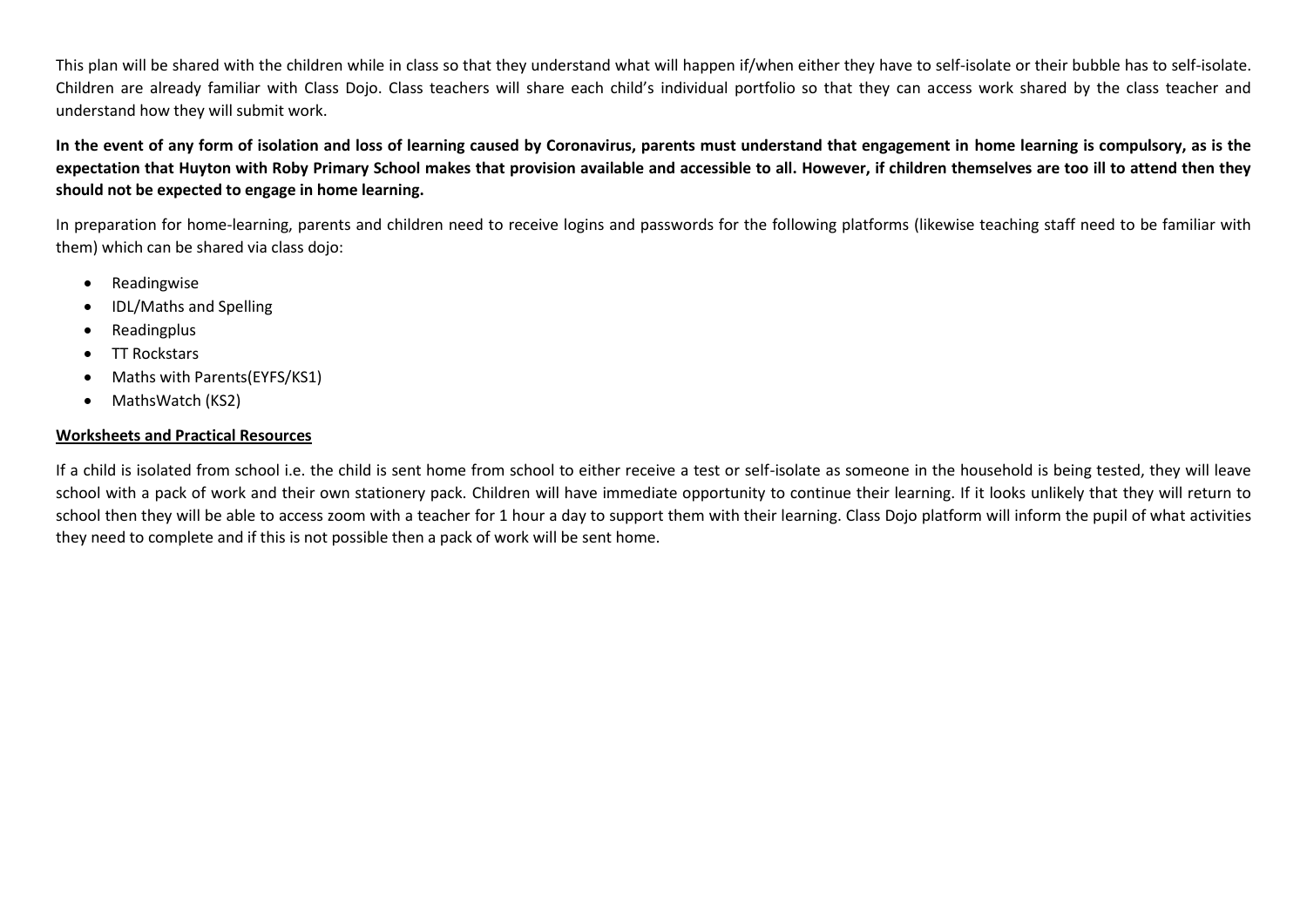## **Remote Learning**

The initial response to any isolation will be to provide children with home learning materials alongside their class stationery pack (this might need to be delivered). In the case of whole cohort isolation, resources will be uploaded to Class Dojo and priority children will have packs delivered. Priority families will have already been identified and devices will be loaned and/or Wi-Fi provided.

| Pupil needs to isolate because someone in their household is symptomatic or tests positive                                                                                                                                                                                                          |                                                                                                                                                                                                                                                                                         |  |
|-----------------------------------------------------------------------------------------------------------------------------------------------------------------------------------------------------------------------------------------------------------------------------------------------------|-----------------------------------------------------------------------------------------------------------------------------------------------------------------------------------------------------------------------------------------------------------------------------------------|--|
| <b>Ongoing Support</b>                                                                                                                                                                                                                                                                              | Safeguarding/SEND                                                                                                                                                                                                                                                                       |  |
| Using Class Dojo, the Classteacher will upload worksheets to allow parents to see the<br>learning materials prior to supporting their child. The teacher will decide what materials are<br>most appropriate for the individual child.                                                               | School office to contact parents to ensure a test has been taken and<br>to make sure that parents know to communicate test results.                                                                                                                                                     |  |
| If teaching input is required for core lessons, the teacher can direct the parent to a relevant<br>Oak National taught session. A member of staff will be available to zoom 1 hour a day to<br>support isolated children at home. Non-core lessons and resources will be uploaded to Class<br>Dojo. | If child is vulnerable in any way, SLT the will ensure that appropriate<br>agencies are notified and arrange for regular safe and well checks via<br>a phone call from SLT.<br>If a child does not engage, the Classteacher is to call the parents to<br>discuss obstacles and support. |  |

| A group of children are self-isolating because of a case of coronavirus in their class bubble                                                                                                                                                                                                       |                                                                                                                                                                                                                                                                                                                       |  |
|-----------------------------------------------------------------------------------------------------------------------------------------------------------------------------------------------------------------------------------------------------------------------------------------------------|-----------------------------------------------------------------------------------------------------------------------------------------------------------------------------------------------------------------------------------------------------------------------------------------------------------------------|--|
| <b>Ongoing Support</b>                                                                                                                                                                                                                                                                              | Safeguarding/SEND                                                                                                                                                                                                                                                                                                     |  |
| Using Class Dojo, the Classteacher will upload worksheets to allow parents to see the<br>learning materials prior to supporting their child. The teacher will decide what materials are<br>most appropriate for the individual child.                                                               | School office to contact parents to ensure a test has been taken and to<br>make sure that parents know to communicate test results to school.                                                                                                                                                                         |  |
| If teaching input is required for core lessons, the teacher can direct the parent to a relevant<br>Oak National taught session. A member of staff will be available to zoom 1 hour a day to<br>support isolated children at home. Non-core lessons and resources will be uploaded to Class<br>Dojo. | If any child is vulnerable in any way, the SLT will ensure that<br>appropriate agencies are notified and arrange for regular safe and well<br>checks via a phone call from the SLT<br>Those not engaging with home learning are to receive a phone call<br>from a member of SLT to discuss the obstacles and support. |  |